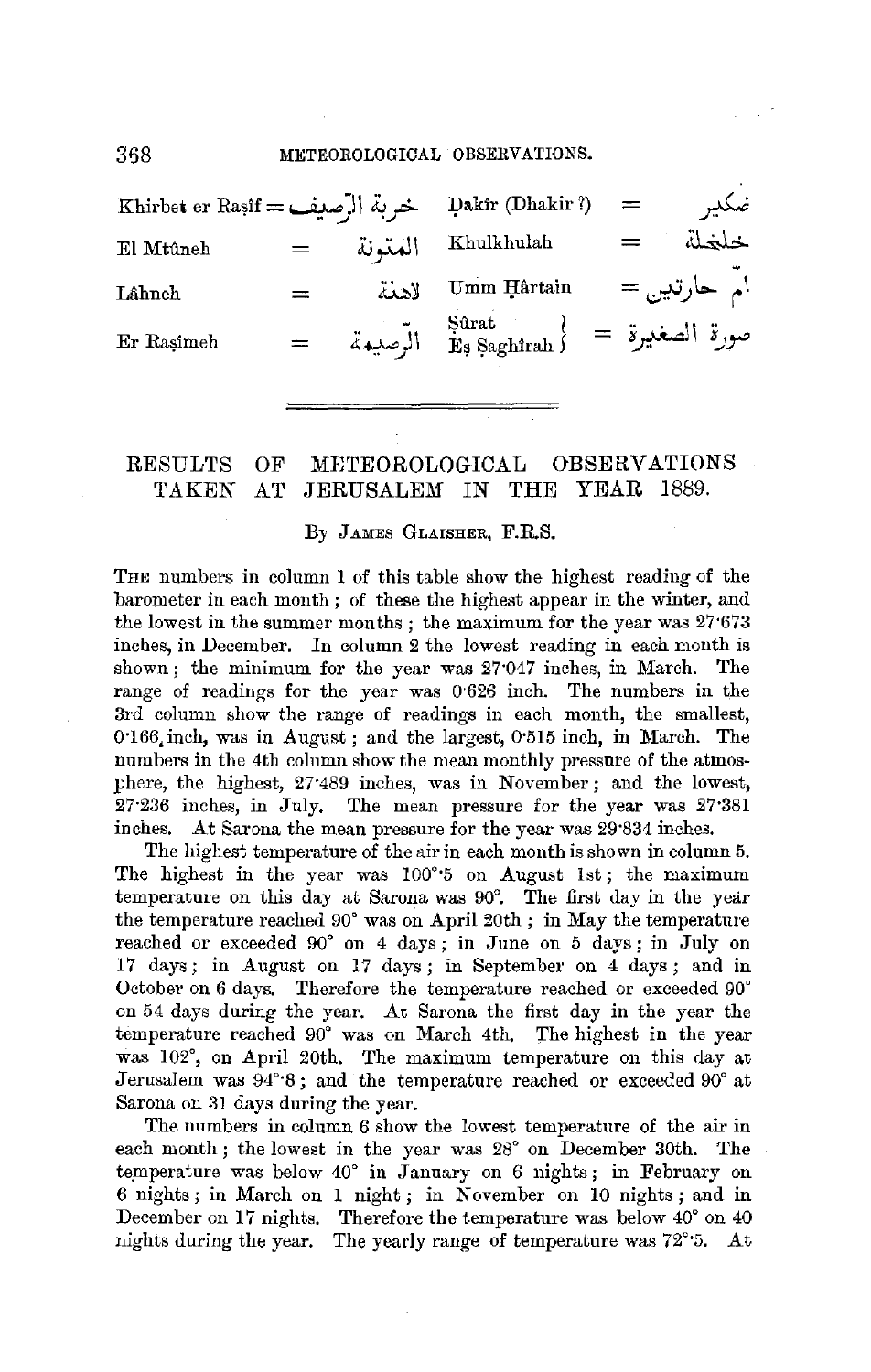$\sim$ 

## MONTHLY METEOROLOGICAL TABLE

De luced from observations taken at Jerusalem, by Jossen GAMEL, in a garden within the city, about 2,500 feet above the level of the Mediterranean Sea, open on all sides. Latitude, 31° 46' 40" N., Longitude, 35° 13' 30" E.

| Pressure of atmosphere in month-<br>Corrected to 32° Fahrenheit. |                    |              |         |            | n all<br>Temperature of the air in month. |          |                 |                                                    |                               |                         |          | Mean readings at<br>9 a.m. |              |                        | Vapour at 9 a.m.                 |                                                          |                                                           |                                  | $\dot{\rm a}$<br>2                       | Wind.<br>Relative proportion of. |                |                         |                |              |                |                  |               |                          |                                                              | Rain.               |
|------------------------------------------------------------------|--------------------|--------------|---------|------------|-------------------------------------------|----------|-----------------|----------------------------------------------------|-------------------------------|-------------------------|----------|----------------------------|--------------|------------------------|----------------------------------|----------------------------------------------------------|-----------------------------------------------------------|----------------------------------|------------------------------------------|----------------------------------|----------------|-------------------------|----------------|--------------|----------------|------------------|---------------|--------------------------|--------------------------------------------------------------|---------------------|
| Months.                                                          | High               | द्र          | Range.  | Mean       | Highest                                   | Lowest.  | Range.          | highest.<br>$\overline{\overline{a}}$<br>g<br>Mean | lowest.<br>급<br>៊ី<br>$M$ can | range.<br>dadly<br>Mean | меад.    | $\frac{1}{2}$<br>Þгу       | bulb.<br>Wet | point.<br>$_{\rm Dev}$ | rapour<br>ซื<br>force<br>Elastic | $_{\rm{foot}}$<br>cubic i<br>a)<br>Weight in:<br>of air. | Additional weight require-<br>quired for satura-<br>tion. | humidity<br>$\rm ^{4}$<br>Degree | foot<br>cubic.<br>ದ<br>5<br>eight<br>is. | N.                               | N.E.           | Е.                      | S.E.           | S.           | <b>S.W.</b>    |                  | $W.$   $N.W.$ | cloud<br>범<br>ديد<br>Mea | g<br>days<br>fell.<br>$\overline{5}$<br>umber<br>which<br>Ż. | collected.<br>mount |
| 1889.                                                            | in.                | in,          | in.     | in.        | $\circ$                                   | $\circ$  | $\Omega$        | $\bullet$                                          | $\bullet$                     | $\circ$                 | $\circ$  | $\circ$                    | $\circ$      | $\bullet$              | grs.                             | grs.                                                     | grs.                                                      | $\circ$                          | grs.                                     |                                  |                |                         |                |              |                |                  |               |                          |                                                              |                     |
| January<br>$\cdots$                                              | 27.561<br>$\cdots$ | $27 - 268$   | 0.293   | 27 - 431   | $61 - 0$                                  | 37.5     | $23 - 5$        | $51 - 5$                                           | $41 - 0$                      | 10.5                    | 46.2     | 47.6                       | $45 - 0$     | $42 - 1$               | $-268$                           | $3 - 1$                                                  | 0.7                                                       | 82                               | 501                                      | $\mathbf 0$                      | 6              | $\overline{2}$          |                |              | -8             | -3               | 10            | $5 - 9$                  | 13                                                           | in.<br>6.13         |
| February<br>$\bullet\bullet\bullet$<br>                          | $27 - 621$         | $27 - 262$   | 0.359   | $27 - 441$ | 71:5                                      | 38.0     | 33.5            | $55 - 7$                                           | 43.1                          | $12 - 6$                | 49.4     | $52 - 7$                   | $48 - 7$     | $42 - 7$               | $-274$                           | $3 - 1$                                                  | 1.3                                                       | 69                               | 496                                      |                                  |                | -2                      | 3              |              | 9              | $\overline{2}$   | 9             | 5.5                      | $\ddot{\bullet}$                                             | 0.83                |
| March<br>$\cdots$<br>$\cdots$                                    | $27 - 562$         | 27.047       | 0.515   | 27.399     | $82 - 5$                                  | $38 - 0$ | $44 - 5$        | 67.1                                               | $48 - 8$                      | 18.3                    | $57 - 9$ | 59.2                       | 53.2         | $47 - 9$               | $-333$                           | $3 - 7$                                                  | $1 - 9$                                                   | 66                               | 489                                      | $\mathbf I$                      | -3             | $\bf{2}$                | S.             | $\mathbf{2}$ | $\overline{1}$ | -3               | 10            | 5.1                      | 5                                                            | $3 - 21$            |
| April<br><br>$\ddotsc$                                           | 27.519             | $27 - 246$   | 0.273   | $27 - 388$ | 94.8                                      | 42.0     | 52.8            | 71.6                                               | 50.8                          | 20.8                    | 61.2     | $63 - 4$                   | $56 - 1$     | 50.0                   | $+360$                           | 4.0                                                      | $2 - 5$                                                   | 62                               | 484                                      | $\overline{4}$                   | $\overline{4}$ | 0                       | 4              |              | -1             | -7               | 9             | 4.1                      | -3                                                           | 0.74                |
| May<br>$\cdots$<br><br>$\cdots$                                  | 27.523             | 27.207       | 0.316   | 27 329     | $97 - 0$                                  | $47 - 0$ | 50.0            | 80.4                                               | 58.6                          | 21.8                    | 69.5     | 72.3                       | $61 - 8$     | 53.9                   | .418                             | 4.6                                                      | 4.0                                                       | 53                               | 475                                      | 3                                | 4              | 3                       | $\overline{4}$ |              | $\mathbf{z}$   | $\cdot$ 8        | 6             | $4 - 7$                  | $\theta$                                                     | 0.00                |
| June<br>$\cdots$<br>$\ddotsc$                                    | $27 - 466$         | $27 - 207$   | 0.259   | $27 - 329$ | 95.5                                      | 56.0     | 39.5            | $85 - 2$                                           | 62.5                          | $22 - 7$                | 73.9     | 77.8                       | 68.9         | 62.8                   | $-562$                           | $6 - 2$                                                  | 4.1                                                       | 60                               | 469                                      | 6                                |                | 0                       |                | $\mathbf{0}$ |                | 6                | 15            | 1.5                      | $\Omega$                                                     | 0.00                |
| July<br><br>$\ddot{\phantom{a}}$                                 | $27 - 381$         | $27 - 099$   | 0.282   | 27.236     | 97.8                                      | 60.0     | $37 - 8$        | 89.8                                               | $66 - 7$                      | $23 - 1$                | 78.2     | $83 - 0$                   | 72.3         | $65 - 2$               | $-621$                           | 6.6                                                      | 54                                                        | 55                               | 463                                      | $\boldsymbol{2}$                 | 0              | $\Omega$                | 0              | $\mathbf 0$  | $\overline{4}$ | 12               | 13            | 0.2                      | $\Omega$                                                     | 0.00                |
| August<br>$\cdots$<br>$\ddotsc$                                  | 27 356             | $27 - 190$   | 0.166   | 27.260     | $100 - 5$                                 | 62.0     | $38 - 5$        | $90 - 0$                                           | $65 - 0$                      | $25 - 0$                | 77.5     | 81.1                       | $72 - 0$     | 65.4                   | $+636$                           | 6.8                                                      | $4 - 6$                                                   | 60                               | 465                                      |                                  | 2              | $\mathbf 0$             |                | $\mathbf 0$  | 9              | 8                | 10            | 13                       | 0                                                            | 0.00                |
| September<br>$\cdots$<br>اموق                                    | $27 - 469$         | $27 - 224$   | 0.245   | $27 - 348$ | $93 - 5$                                  | 54.0     | $39 - 5$        | 84.6                                               | 60.6                          | 24.0                    | 72.6     | $76 - 2$                   | $68 - 5$     | $63 - 0$               | $-576$                           | $6 - 2$                                                  | $3 - 5$                                                   | 64                               | 471                                      | $\overline{4}$                   | $\mathbf{2}$   | $\bf{0}$                | $\Omega$       | $\mathbf 0$  | -3             | $\mathbf{1}$     | 17            | 1.6                      | 1                                                            | 0.02                |
| October<br>$\cdots$<br>$\cdots$                                  | $27 - 626$         | 27 389       | 0.237   | $27 - 469$ | $92 - 0$                                  | 42.0     | 50.0            | $81 - 9$                                           | 59.5                          | $22 - 4$                | $70 - 7$ | 76.0                       | $65 - 6$     | 58.2                   | $*485$                           | $5 - 3$                                                  | 4.4                                                       | 54                               | 474                                      | 6                                | 9              | $\overline{\mathbf{4}}$ | $\mathbf{0}$   | $\mathbf{0}$ | $\overline{2}$ | 0                | 10            | 2.5                      | $\mathbf{0}$                                                 | 0.00                |
| November<br>$\cdots$                                             | $27 - 616$         | $27 - 353$   | 0.263   | $27 - 489$ | $80 - 8$                                  | 34.0     | 46.8            | $63 - 6$                                           | 44.9                          | $18 - 7$                | 54.2     | $60 - 5$                   | $53 - 6$     | 47.5                   | .330                             | $3 - 7$                                                  | 2.2                                                       | 62                               | 489                                      | 0                                | 10             |                         | $\mathbf 0$    | $\mathbf 0$  | 5              | $\boldsymbol{2}$ | 12            | $3 - 1$                  | -5                                                           | 0.57                |
| December<br>$\cdots$<br>$\cdots$                                 | $27 - 673$         | $27 - 257$   | 0.416   | $27 - 454$ | $66 - 0$                                  | $28 - 0$ | $38 - 0$        | 54.6                                               | $39 - 2$                      | 15.4                    | 46.9     | 50.5                       | 46.4         | $42 - 1$               | $-268$                           | 3.1                                                      | $1^{\prime}1$                                             | 74                               | 498                                      | $\mathbf{0}$                     | -3             | -5                      | 3              |              | -7             | 4                | 8             | 5.5                      | 10                                                           | $2 - 06$            |
| Means                                                            | $27 - 531$         | 27:229       | $0*302$ | 27.381     | $86 - 0$                                  | 44.9     | 41 <sup>1</sup> | $73 - 0$                                           | $53 - 4$                      | $19 - 6$                | $63 - 2$ | $66 - 7$                   | 59.3         | $53 - 4$               | -428                             | 4.7                                                      | $3 - 0$                                                   | 63                               | 484                                      | sum.<br>28                       | sum.<br>45     | sum.<br>19              | sum.<br>20     | sum,<br>-7.  | sum.<br>58     | sum.<br>59       | sum<br>129    | 3.4                      | sum.<br>41                                                   | sum.<br>13.56       |
|                                                                  |                    | $\mathbf{z}$ | З       | 4          | 5                                         | 6        | 7               | 8                                                  | 9                             | 10                      | 11       | 12                         | 13           | 14                     | 15                               | 16                                                       | 17                                                        | 18                               | 19                                       | 20                               | 21             | 22                      | 23             | 24           | 25             | 26               | 27            | 28                       | 29                                                           | 30                  |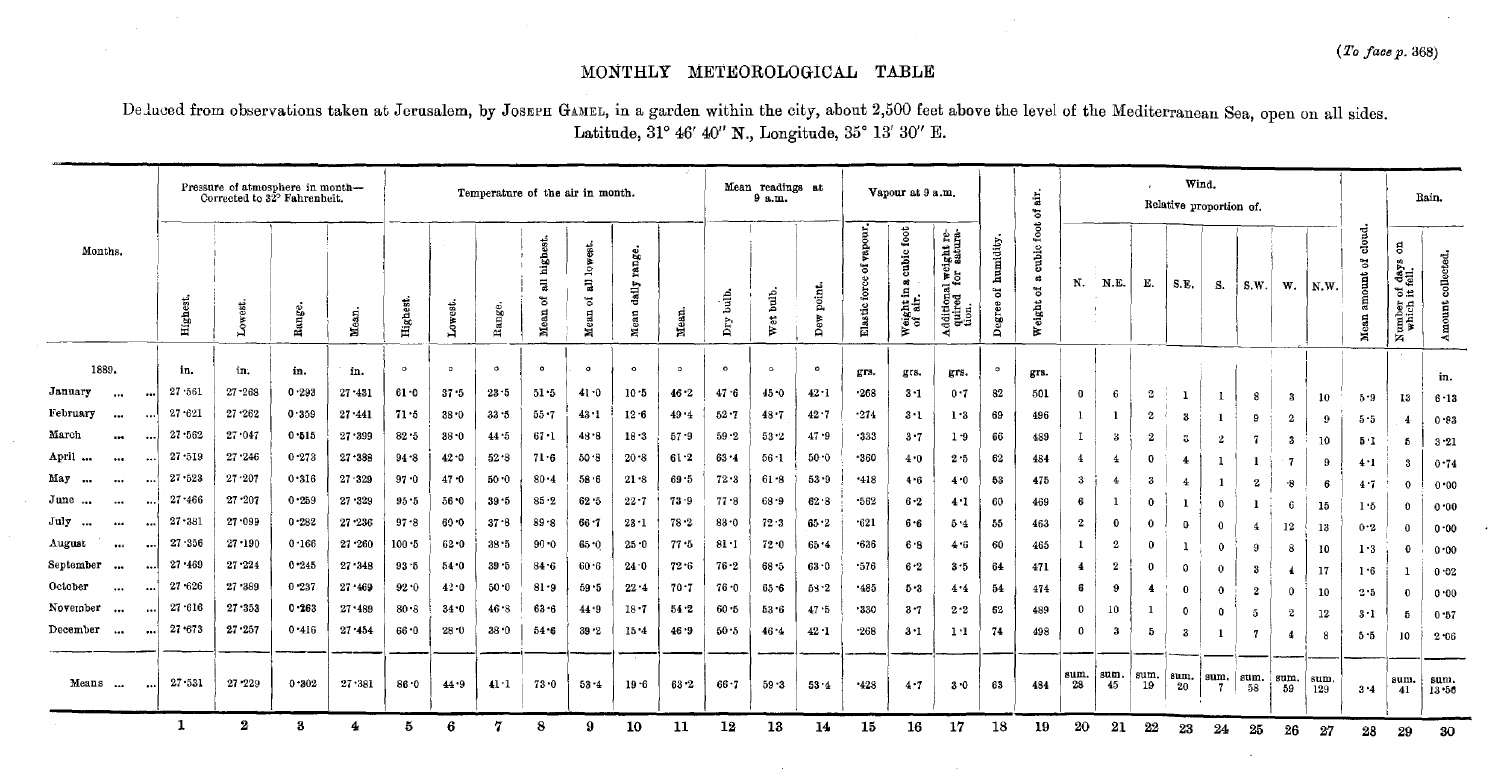Sarona the temperature was below 40° on only three nights in the year ; the lowest in the year was 38° on Decernber 30th. The yearly range of temperature at Sarona was 64°.

The range of temperature of each month is shown in column 7, and these numbers vary from 23°·5 in January to 52°·8 in April. At Barona the range of temperature varied from 23° in August to 58° in April.

The mean of all the highest by day, of the lowest by night, and of the average daily ranges of temperature, are shown in columns 8, 9, and 10 respectively. Of the high day temperature the lowest, 51°·5, was in January, and the highest, 90°, in August. At Barona, of the high day temperature the lowest,  $64^{\circ}$ ?, was in January, and the highest,  $88^{\circ}$ <sup>4</sup>, in July.

Of the low night temperature, the coldest, 39°·2, is in December, and the warmest, 66°·7, in July. At Sarona, of the low night temperature, the coldest,  $47^{\circ}$ %, was in February, and the warmest,  $70^{\circ}$ 3, in August.

The average daily range of temperature is shown in column 10 ; the smallest,  $10^{\circ}$ 5, is in January, and the greatest, 25°, in August. At Sarona, of the average daily range the smallest, 15°·2, was in January, and the greatest, 23°·8, in October.

In column 11 the mean temperature of the air is shown, as found from observations of the maximum and minimum thermometers only. The month of the lowest temperature was January, 46°·2, and that of the highest, July, 78°2. The mean temperature for the year was  $63^{\circ}$ 2. At Barona, of the mean temperature, the month of the lowest was January, 56°·5, and that of the highest, August, 79°·3. The mean temperature of the air for the year at Sarona was 68°·4.

The numbers in columns 12 and 13 are the monthly means of a dry and wet-bulb thermometer taken daily at 9 a.m. In column 14 the monthly temperature of the dew point is shown, or that temperature at which dew would have been deposited. The elastic force of vapour is shown in column 15. In column 16 the water present in a cubic foot of air is shown; in January, February, and December it was as small as 3.1 grains, and as large as 6.8 grains in August. In column 17 the additional weight required for saturation is shown. The numbers in column 18 show the degree of humidity, saturation being considered 100 ; the month with the smallest number, indicating the driest month, is May, 53, and the largest, 82, indicating the wettest month, is January. The weight of a cubic foot of air under its mean pressure, temperature, and humidity at 9 a.m. is shown in column 19.

The most prevalent winds in January were N.W. and S.W., and the least prevalent was N. In February the most prevalent were S.W. and N.W., and the least were N., N.E., and S. In March the most prevalent were N.W. and B.W., and the least was N. In April the most prevalent were N.W. and W., and the least was E. In May the most prevalent winds were W. and N.W., and the least was S. In June the most prevalent was N.W., and the least were E. and S. In July the most prevalent were N.W. and W., and the least prevalent were N.E., E., B.E., and B. In August the most prevalent were N.W., S.W., and